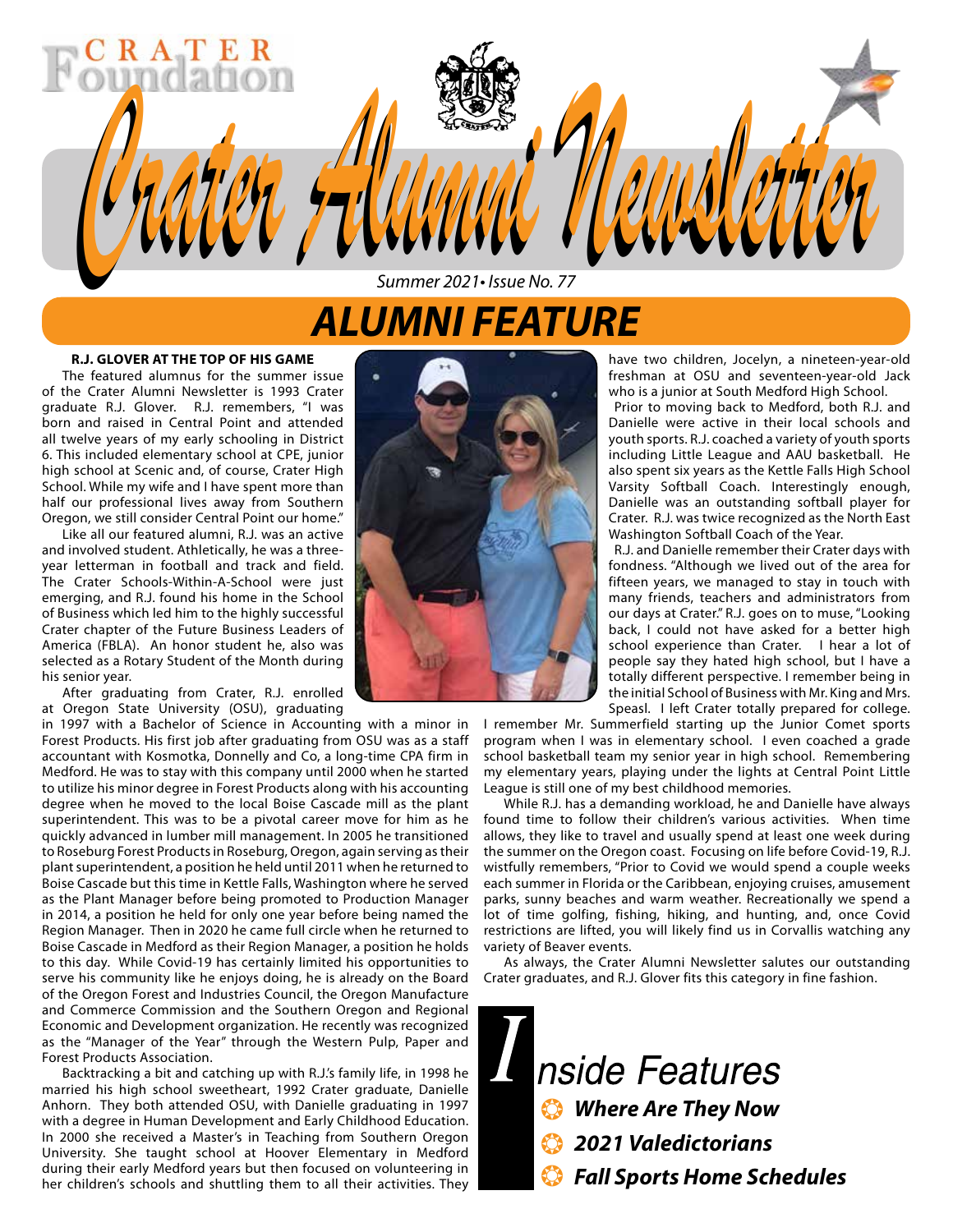

#### 1952 – 59

JOAN DOBROT LANDSBERG (58) - lives in Bend, Oregon. After graduating from college Joan spent from 1964 to 1966 in the Peace Corps stationed in Costa Rica where she taught in the Chemistry Department of the Universidad de Costa Rica. Now in retirement she spends some of her spare time assisting Spanish-speaking asylum seekers as they interface with our Federal and local governments. She also accompanies Spanish-only speakers to their appointments with the Deschutes County Court system. Most of these asylum seekers are fleeing violence in their Central American towns.

NEAL ROBERTS (58) – lives in Medford with his wife, Ilene. Neal was very involved in the FFA program at Crater and soon after he graduated received his draft notice. He spent four years in the US Marine Corp. Married during his time in the Marines they had four boys. After his discharge, he worked at Ideal Cement Plant in Gold Hill and then for Medford Steel. He retired in 1990. In his leisure time he plays competitive pool, racquet ball, rode big motorcycles, played golf and bowled in five leagues. He was elected to the bowling Hall of Fame and has 29 games of 300.

#### 1960 – 69

ALICE MULLALY (60) – lives in Central Point with her husband, Larry. Both are retired from teaching and are very active in volunteer organizations. Both their daughters are Crater High graduates and they and their daughters are proud to be sponsors of the Mullaly Family Scholarship awarded by the Crater Foundation. Catherine (93) lives in New Jersey and teaches in New York City and Mary (97) lives in Ypsilanti, Michigan and is an English Professor at Washtenaw Community college. Alice states "I would like to challenge other Crater Graduates and supporters to step up to the plate and give to the Crater Foundation this year." JACK PEEK (65) – lives in Portland with his wife of 41 years, Cynthia. His work after leaving school took him to the flight line for Boeing in Seattle, where he worked on the very first five 747 jetliners. They have three grown kids, Jack Peek Jr, retiring soon from 14 years in the Marines and two girls, Sarah, a nurse, and Heather Rose, a vet tech in a clinic near Portland. Jack remembers Mr. Lacey and his speech and debate class and Bill Piche's class, "American Problems". He stated "we had great teachers that carved out for me certain things I learned, and carried forth to this day."

GAIL WHITE SMITH (69) – lives in Central Point with her husband of 50 years, Jess. They have three grown kids and eight grandchildren. Both retired, they love to travel and have spent time in Mexico, Hawaii and took a 14 day bus tour of Greece and a 2 week bus tour of Turkey.

#### 1970 – 79

DEBBIE ZUSPANN KACENGA (71) – lives in Sierra Vista, Arizona with her husband of 30 years, Ken. They have five children and eight grandchildren. Debbie is a retired registered nurse and Ken is a retired ob-gyn physician.

ROBIN ZUSPANN SPARKS (75) – lives in Red Rock, Arizona with her husband of 42 years, Doug a 1973 Crater High graduate. They have two daughters (also Crater graduates) and four grandchildren ages 10 to 18. Doug retired from UPS in 2006 after 28 years and Robin retired after 11 years of employment at Southern Oregon Head Start. In their retirement they enjoy their family and traveling. They moved to Arizona for the weather and Doug's passion riding motorcycles and ATV's.

RICK BREWSTER (75) – lives in Eagle Point with his wife, Karen. They have three grown children, Emily, Micah and Hannah. Rick received a degree from Southern Oregon State College and began his long career as a CPA. He owns his own well known practice in Medford. He has been very involved in Boy Scouts, school and church activities over the years. In his free time he loves to camp, hike and enjoy anything in the outdoors

#### 1980 – 89

**SCOTT HOFFINE (81)** – lives in Eugene, Oregon with his wife of 35 years, Janice. They have one grown daughter who is married and lives in Seattle. Scott attended Oregon State University where he earned a degree in Forest Engineering. He works for Roseburg Forest Products as a Timberland Operations Manager. When not at work, Scott can be found at the golf course or working in his garden.

DEBBIE THORNTON WHITTLE (81) - lives in Tualatin, Oregon her home, however she is living temporarily in the Rogue Valley to be close to her mother after the passing of her father. After graduating, in 1983 Debbie enrolled at Southern Oregon University and earned a Business Administration Degree with a minor in Sociology. She moved to Portland and accepted a job with Bank of America and worked her way up to a Loan Officer. In 1992 she moved to First Union Mortgage as a Loan Officer/Originator and was there until 2010. Debbie has three children Lindsey 36, Johathan 25 and Gracie 16. She also has two grandchildren.

#### 1990 – 99

**STEPHANIE SCHOFIELD (91)** – lives in Enterprise, Oregon with her significant other, Jay McFetridge. Stephanie is in her 23rd year serving as the Agricultural Science and Technology instructor and FFA advisor at Enterprise High School. They also farm timothy and alfalfa hay and raise Registered Angus cattle and club calves. Enterprise Ag Department is the oldest continuous Agriculture program in the state of Oregon. When only in her fifth year of teaching, Stephanie was named Oregon young Ag teacher of the year. She contributes her success as an Ag instructor "to the incredible individuals from Southern Oregon who were the best instructors I could have asked for in high school. Specifically John Dimick and Mel Morris."

KIM MOLLOY ADAMS (96) – lives in Medford with her husband, Shawn. The have two children, Max and Elie. Kim is a Gym Manager at HIGS Gym in Central Point and is owner of AT THE HUB – Henry James Boags Tavern. Shawn Adams is a Collaborative Partner at Make based in Medford, Oregon. Previously, Shawn was a Founder at Rotor-Head a commercial and aviation based video and photography company. In their free time they enjoy attending their children's activities

#### $2000 - 11$

LYNDSEY SHAVER CUNNINGHAM (04) - lives in Phoenix , Arizona where she works for Honorhealth. Lyndsey earned a Bachelor of Science degree from Oregon State University in 2008. She then received a Masters Degree from Portland State University in Health/Health Care Administration in 2011. She worked for Peace Health in Bellingham, Washington for nearly five years. Lyndsey then moved to Phoenix, AZ. in 2019 where she began work for Honorhealth.

KRISTEN HAGA JUVELAND (07) - lives in Central Point with her husband, Jason (05). They have two children, Anna 8 and James 6. Kristen is a 3rd grade teacher at Mae Richardson Elementary School and Jason works for Wilson Equipment – Bobcat of Medford. In their free time, they enjoy gardening, Kirsten loves to run and Jason coaches little league and loves to hunt and fish.

**EMILY IRONSIDE (11)** - lives in Central Point. Received a Bachelor of Science in Bio Health Sciences from Oregon State University. Received a Doctorate in Physical Therapy in 2018 from California State University, Sacramento. Interned at UC Davis Medical Center and Asante Rogue Regional Medical Center. She currently works as a physical therapist at Asante Rogue Regional Medical Center where she has been for the past two years.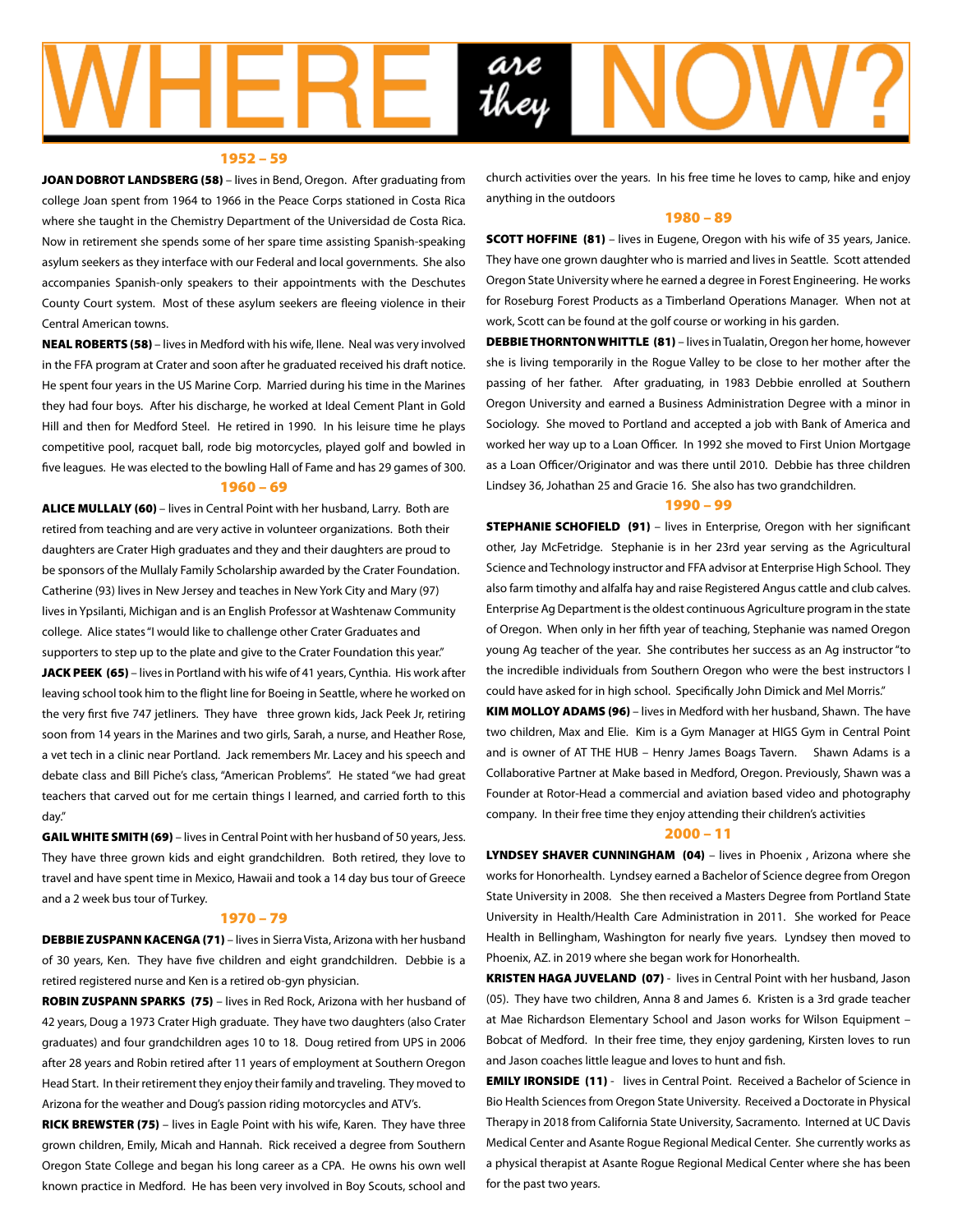

**The Crater Foundation Newsletter** is proud to introduce you to the 2021 Crater High School Valedictorians. We appreciate their accomplishments and look forward to seeing their dreams becoming reality. Left to right in the pictures:



 **The Crater Renaissance Academy** is represented by Valedictorians **Aubrey Welburn and Mahde Abusaleh**. Aubrey is the daughter of David Welburn and Breanna Grieve. Aubrey

carries a 4.17 weighted GPA and will enroll at University of Oregon with plans on

majoring in pre-medicine. Mahde is the son of Kudhem and Maha Abusaleh. Mahde carries a 4.18 GPA and will enroll at Oregon State University and plans on majoring in Nuclear Engineering and Marine Biology.



**The School of Business, Innovation & Sciences** is



represented by Valedictorians **Jaidyn Campbell and Elizabeth Lotts**. Jaidyn is the daughter of Jay and Rebecca Campbell. Jaidyn carries a 4.15 weighted GPA and plans to enroll at either Santa Clara University or the Honor

College at the University of

Utah. She plans to major in Neuroscience and Behavior. Elizabeth is the daughter of John and Jaynan Lotts. Elizabeth carries a 4.14 weighted GPA and



Foundation Website WATCH FOR OUR NE

The Crater Foundation web site is taking on a new look, adding new information as well as more pictures. We have also developed a Crater Alumni section on our web site. The Alumni site now has a link for class reunions, a link "in memory" for deceased classmates as well as teachers, teacher features, a copy of all the Alumni Newsletters published , the Crater High School Hall of Fame and other addition material. We continue to work on much more and we encourage you to access the sites and enjoy the information. The address to the Crater *Foundation web site is: craterfoundation.district6.org.* 

plans to enroll at University of Rochester. She plans to major in biology or psychology and Spanish.

### **The Crater Academy of Health & Public Service** is

represented by Valedictorians **Ellie** 

plans on a major in science and will pursue an enrollment in a medical

**Laws and Allison Waters Ellie** is the daughter of Darryl and Natasha Laws. She carries a weighted 4.15 GPA and will enroll at University of Arizona. She



school. Allison is the daughter of Bryce Waters and Diane Waters. She carries a weighted 4.15 GPA and will enroll at University of Oregon. She plans on a major in Biology or Bio Health.

## Crater High Athletics

*As the result of the COVID 19 virus high school athletics were put on hold for much of this school year. However seasons were reestablished, shortened and leagues were changed by Oregon Schools Activities Association. The newly established seasons were as follows:* 

**Football, Cross Country, Soccer and Volleyball**  March 1st to April 10th. **Baseball, Softball, Track & Field and Golf** April 5th to May 23rd **Girl's Basketball, Boy's Basketball and Wrestling** May 10th to June 27th

Crater High athletics consisted of a reorganization of the conference for this year due to the COVID 19 virus. This year the conference consisted of Ashland, North Medford, South Medford, Eagle Point, Crater, Grants Pass and Roseburg.

As the seasons come to an end the following are some of the results of the shortened seasons.

| <b>Football</b>            | <b>Baseball</b>          | (Season Not             |
|----------------------------|--------------------------|-------------------------|
| $4W - 21$                  | $5W - 13L$               | Complete)               |
| <b>Volleyball</b>          | <b>Track &amp; Field</b> | <b>Boys Basketball</b>  |
| $10W - 31$                 | 3rd                      | $9W - 31$               |
| <b>Girls Cross Country</b> | <b>Softball</b>          | <b>Girls Basketball</b> |
| 3rd                        | $8W - 9L$                | $9W - 11$               |
| <b>Boys Cross Country</b>  | <b>Girls Golf</b>        | Wrestling               |
| 3rd                        | <b>DNF</b>               | $11W - 31$              |
| <b>Boys Soccer</b>         | <b>Boys Golf</b>         | <b>Swimming</b>         |
| $1W - 10L$                 | 2nd                      |                         |
| <b>Girls Soccer</b>        |                          |                         |
| $7W - 3L - 2T$             |                          |                         |
|                            |                          |                         |